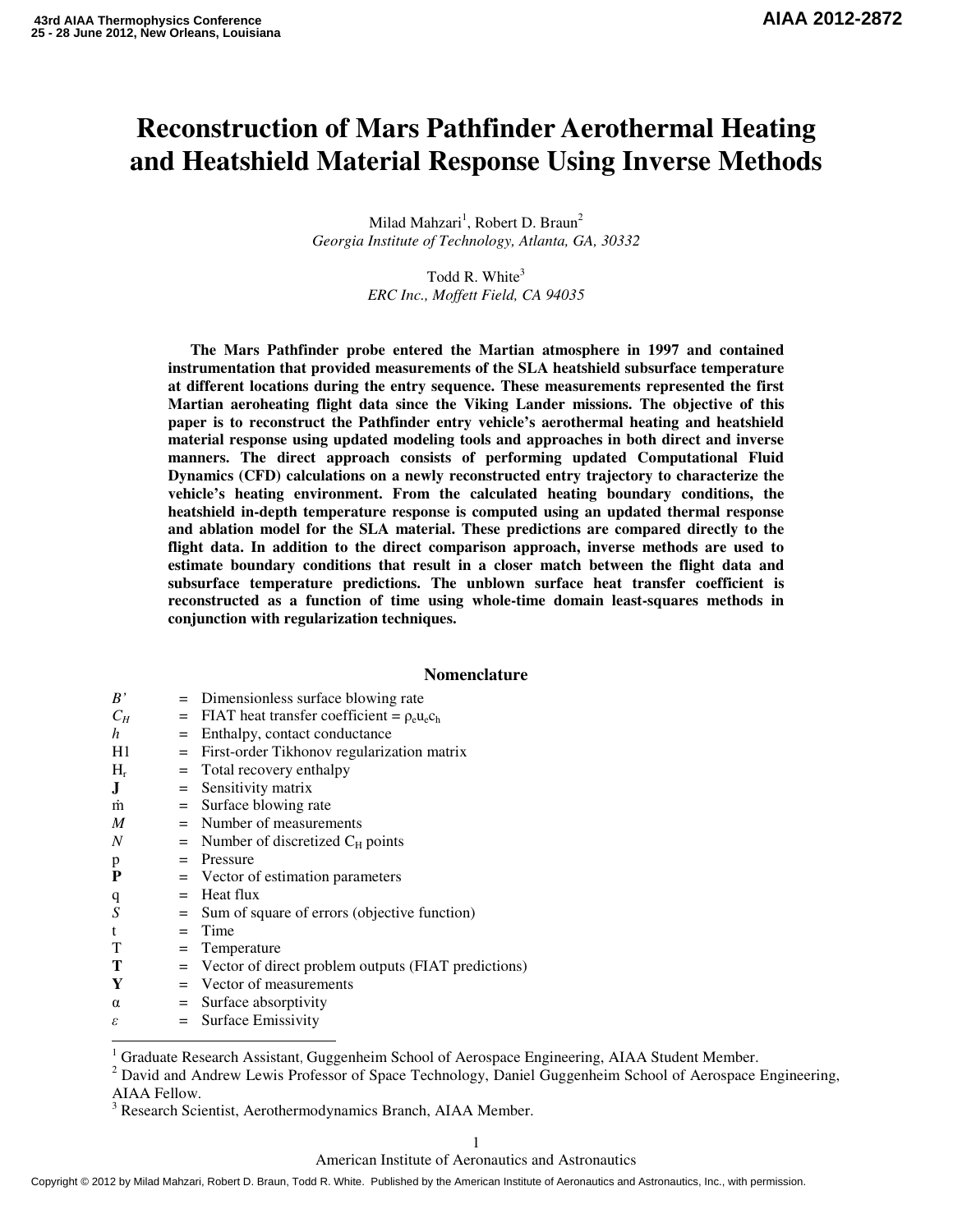|  | Regularization parameter |
|--|--------------------------|
|--|--------------------------|

- $\rho$  = Density
- σ = Stefan-Boltzmann constant

## Subscripts

| r    | $=$ | <b>Char</b>       |
|------|-----|-------------------|
| cond | $=$ | Conduction        |
| g    |     | $=$ Pyrolysis gas |
| rad  |     | $=$ Radiative     |
| w    | $=$ | Material surface  |
| ന    |     | $=$ Freestream    |
|      |     |                   |
|      |     |                   |

## **Superscripts**

| Iteration number |  |
|------------------|--|
|                  |  |

# **I. Introduction**

The Thermal Protection System (TPS) is a critical component of most Earth and planetary missions and is The Thermal Protection System (TPS) is a critical component of most Earth and planetary missions and is responsible for protecting a spacecraft against entry aeroheating. During entry, the interaction between the spacecraft and the planet's atmosphere will generally dissipate more than 90% of the entry system's initial kinetic energy, mostly in the form of heat. Since the TPS is critical to mission success, the aeroheating environment and TPS material response have to be modeled accurately. However, there are substantial uncertainties associated with the analytical models that are currently used for predicting aeroheating and TPS response, such as heating augmentation due to turbulence and catalysis, TPS recession prediction and material properties.<sup>2</sup> These uncertainties have a significant effect on the TPS material selection and total heatshield mass, and therefore limit our ability to design more capable and robust Entry, Descent and Landing (EDL) systems. Flight data can help engineers improve or validate computational tools. During the past few decades, there have been numerous entry missions that were equipped with instruments to collect aeroheating and TPS performance data. A majority of these instrumented missions have occurred in the Earth atmosphere. However, Mars has been and will continue to be a frequent destination in recent space exploration efforts. The MEDLI Integrated Sensor Plug (MISP) instruments on the newly launched Mars Science Laboratory (MSL) mission will provide valuable heatshield subsurface temperature data once it lands in August 2012.<sup>3</sup> To date, Viking and Pathfinder have been the only Mars missions equipped with forebody TPS instruments. The purpose of this paper is to reconstruct the Pathfinder entry vehicle's aerothermal heating environment and heatshield material response using new modeling tools and approaches.

Mars Pathfinder entered the atmosphere of Mars on July 4, 1997. The entry vehicle was a 70 degree spherecone with a 46.6 degree conical backshell. The forebody heatshield material was made of Super-Light Ablator (SLA)-561V, with a nominal thickness of 1.90 cm. The aeroshell was equipped with nine type-K thermocouples and three platinum resistance thermometers at different depths and locations in the heatshield and backshell. In 1999, Milos et al.<sup>1</sup> performed Navier-Stokes heating calculations for the Pathfinder entry vehicle using the Computational Fluid Dynamics (CFD) code GIANTS. They calculated the heatshield material response using three different onedimensional charring models and directly compared the subsurface temperature flight data and the material response results. The main conclusions of that work was that the stagnation point temperature data were consistent with about 85% of the CFD's fully catalytic laminar heating predictions. Also the shoulder temperature data were consistent with the fully catalytic laminar heating with early onset of turbulence. The bondline temperature data were not of good quality for quantitative analysis and differed greatly from the model predictions.

Building on the work in Reference 1, the objective of this paper is to reconstruct the Pathfinder entry vehicle's aerothermal heating and TPS material response using updated modeling tools and approaches in both direct and inverse manners. The analysis in this paper is only restricted to the forebody instruments, specifically the mid-depth nose and shoulder thermocouples. Section II provides a brief description of the Pathfinder flight experiment and the flight data obtained. In section III, a summary of the previous analysis done by Milos et al. is presented and some of the results relevant to this work are shown. In section IV, a direct analysis is conducted for the Pathfinder vehicle. Based on a newly reconstructed EDL trajectory for the Pathfinder vehicle, updated heating calculations are performed using the NASA CFD code, Data Parallel Line Relaxation (DPLR).<sup>4</sup> From the calculated heating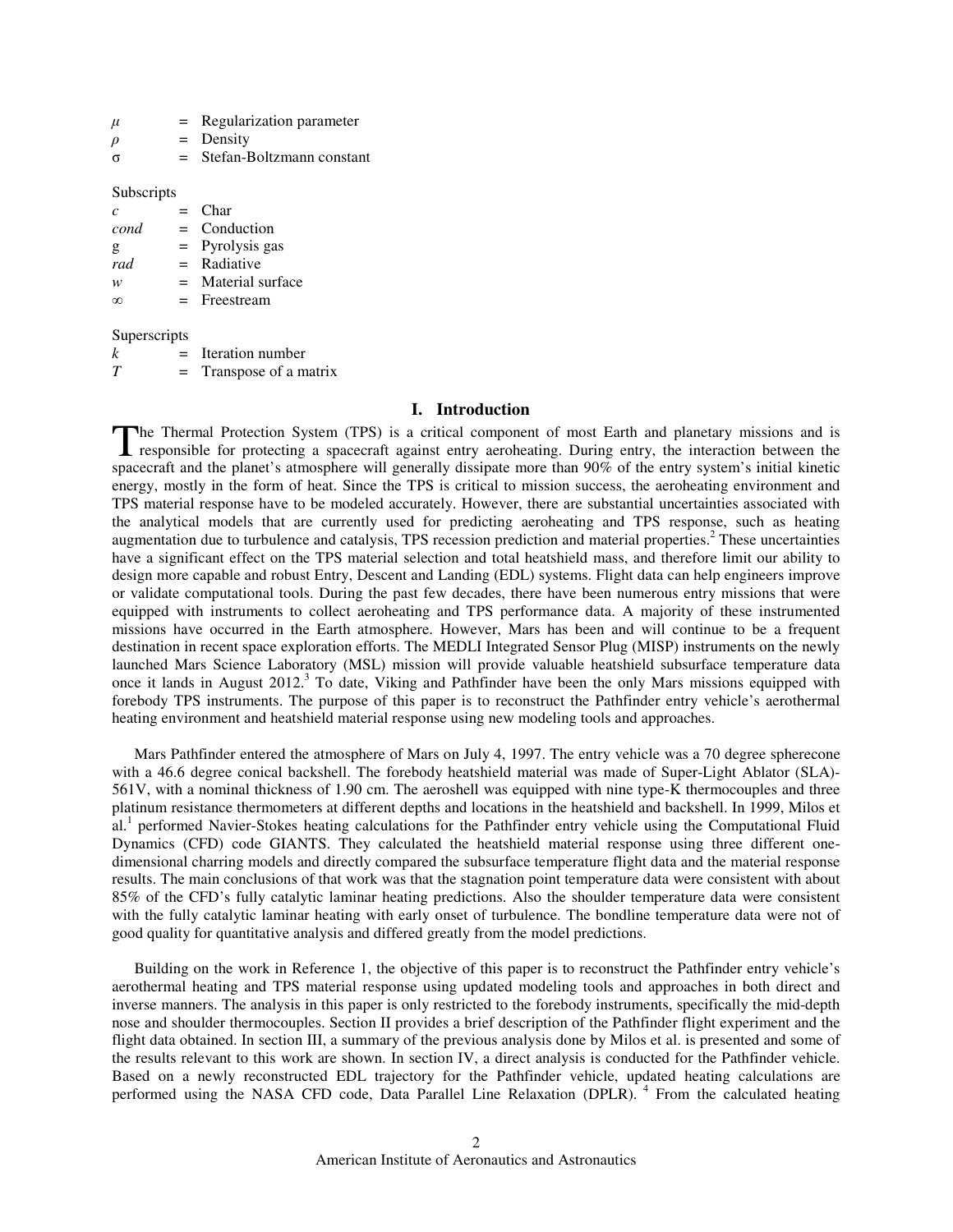boundary conditions, the heatshield in-depth temperature response is calculated using an updated thermal response and ablation model for the SLA material and these predictions are compared directly to the flight data. The Fully Implicit Ablation and Thermal Response Program  $(HAT)^5$  is used in this study to solve the one-dimensional ablation and heat transfer problem. In section V, the analysis is performed in an inverse manner. Inverse methods are used to estimate boundary conditions that result in the closest match between flight data and subsurface temperature predictions. The unblown surface heat transfer coefficient is reconstructed as a function of time using whole timedomain least-squares methods in conjunction with regularization techniques. This paper advances our knowledge of the Mars Pathfinder aerothermodynamic environment and TPS material response by employing: (1) a newly reconstructed trajectory and associated CFD simulations, (2) updated SLA thermal response and ablation model and (3) inverse analysis in addition to direct comparison.

## **II. Description of Pathfinder Flight Experiment**

The Mars Pathfinder Aeroshell contained nine type-K thermocouples (TC1-TC9) and three platinum resistance thermometers (PRT1-PRT3). Figure 1 from Reference 1 shows a profile view of the aeroshell and the location of the TCs and the PRTs. The PRTs were attached to aluminum blocks and served as isothermal reference junctions for the nine TCs. The TCs were located at different locations and depths in the TPS material (Table 1). Reference 1 provides tables detailing the material stack-up at each TC location.



| Table 1. Instrument locations and depths <sup>1</sup> |  |  |  |  |  |
|-------------------------------------------------------|--|--|--|--|--|
|-------------------------------------------------------|--|--|--|--|--|

| Instrument       | r, cm | S, cm | Depth, cm          |
|------------------|-------|-------|--------------------|
| T1               | 0.00  | 0.00  | 0.400              |
| T <sub>2</sub>   | 0.00  | 0.00  | 0.953              |
| T <sub>3</sub>   | 7.62  | 7.64  | 1.905              |
| T <sub>4</sub>   | 66.44 | 69.7  | 1.905              |
| T <sub>5</sub>   | 130.4 | 138.0 | 0.953              |
| T <sub>6</sub>   | 130.4 | 138.0 | 1.905              |
| T7               | 12.0  |       | 0.038              |
| T8               | 27.6  |       | 0.038              |
| T9               | 34.0  |       | 0.038              |
| PRT <sub>1</sub> | 83.9  | 212.5 | 1.340              |
| PRT <sub>2</sub> | 110.0 |       | (inside structure) |
| PRT3             | 23.5  |       | (inside structure) |

# **Figure 1. Pathfinder aeroshell showing the location of the nine thermocouples and three PRTs<sup>1</sup>**

There are a number of challenges in the application of this flight data. TC1, TC7 and TC8 did not return any usable data, and possibly failed before or during the launch. The temperature data returned from TC2-6 are known to be incorrect due to the fact that PRT2 measurements were pegged at the low-temperature cutoff of the calibration curve and they were used for the TC data reduction. Reference 1 explains how results from the solar thermal vacuum tests were used to correct the TC data. The conclusion was to subtract  $18 \pm 2$  K from the temperature measurements for TC2-TC6. The analysis done by Milos et al.<sup>1</sup> suggested that the data returned from the bondline thermocouples (TC3, 4 and 6) did not match the temperature profiles predicted by the thermal response models. The measured temperature abruptly rises, then changes slope and shows no resemblance to the predictions. This unusual TC pre-heating behavior has also been seen in arc jet and thermal flash tests and has been attributed to either the evaporation of absorbed moisture<sup>6</sup> or direct transmission of thermal radiation to the bondline.<sup>1</sup> As a result, the focus of this study will be on the mid-TPS thermocouples at nose, TC2, and at the shoulder, TC5.

#### **III. Summary of the Previous Analysis**

Milos et al.<sup>1</sup> calculated CFD heating environments for the entry vehicle using the GIANTS code. The solutions were obtained assuming a radiative equilibrium surface temperature for an unblown fully catalytic wall. Laminar flow was assumed for the nose location, while both laminar and turbulent solutions using an algebraic turbulence model were obtained for the shoulder location. Figure 2 shows the calculated heat flux and the derived convective boundary conditions,  $C_H$  and  $H_r$ , for the nose and shoulder locations.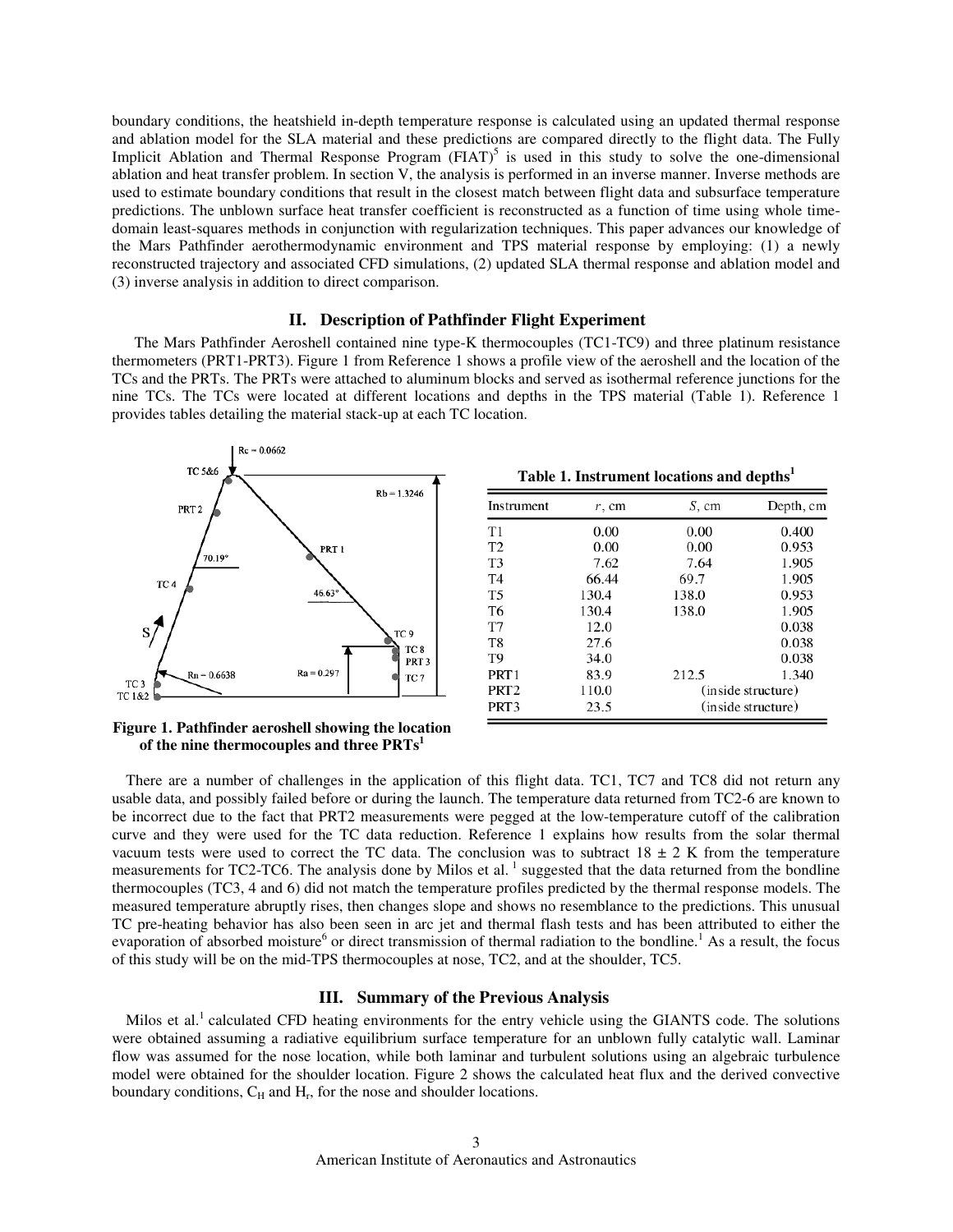

**Figure 2. Pathfinder heating environment calculated by Milos et al.<sup>1</sup>**

 Based on these boundary conditions, Reference 1 conducted a one-dimensional material response analysis using three different ablation models. The heat transfer coefficient was extrapolated to zero at 20 and at 101 s. After 101 s the surface was allowed to cool only by reradiation and convective cooling was turned off. A blowing correction approach was used to couple the flow solver solutions to the material response calculations. A laminar boundary condition was used for the nose; the shoulder location was assumed to be laminar with a turbulence onset at 66 s. Figure 3 shows the comparison between flight data at the nose location and the material response calculated using three different models. The results labeled as ARC refer to FIAT calculations done at Ames Research Center. As seen in Figure 3b, the surface heat transfer coefficient was scaled to 85% and it proved to result in a better match with the flight data.



**Figure 3. Pathfinder heatshield material response calculated by Milos et al. for the nose location<sup>1</sup>**

A similar analysis was done for the shoulder location. The material response for laminar heating, turbulent heating after 66s, and 85% turbulent heating environments were computed and were compared to the flight data. Figure 4 shows the results for laminar and 85% turbulent heating cases. It was concluded that both heating cases provided a reasonably good match with the data. We can observe that a rough qualitative match with the data is achieved through the simple scaling approach; however, there is still noticeable difference between the data and thermal response model predictions.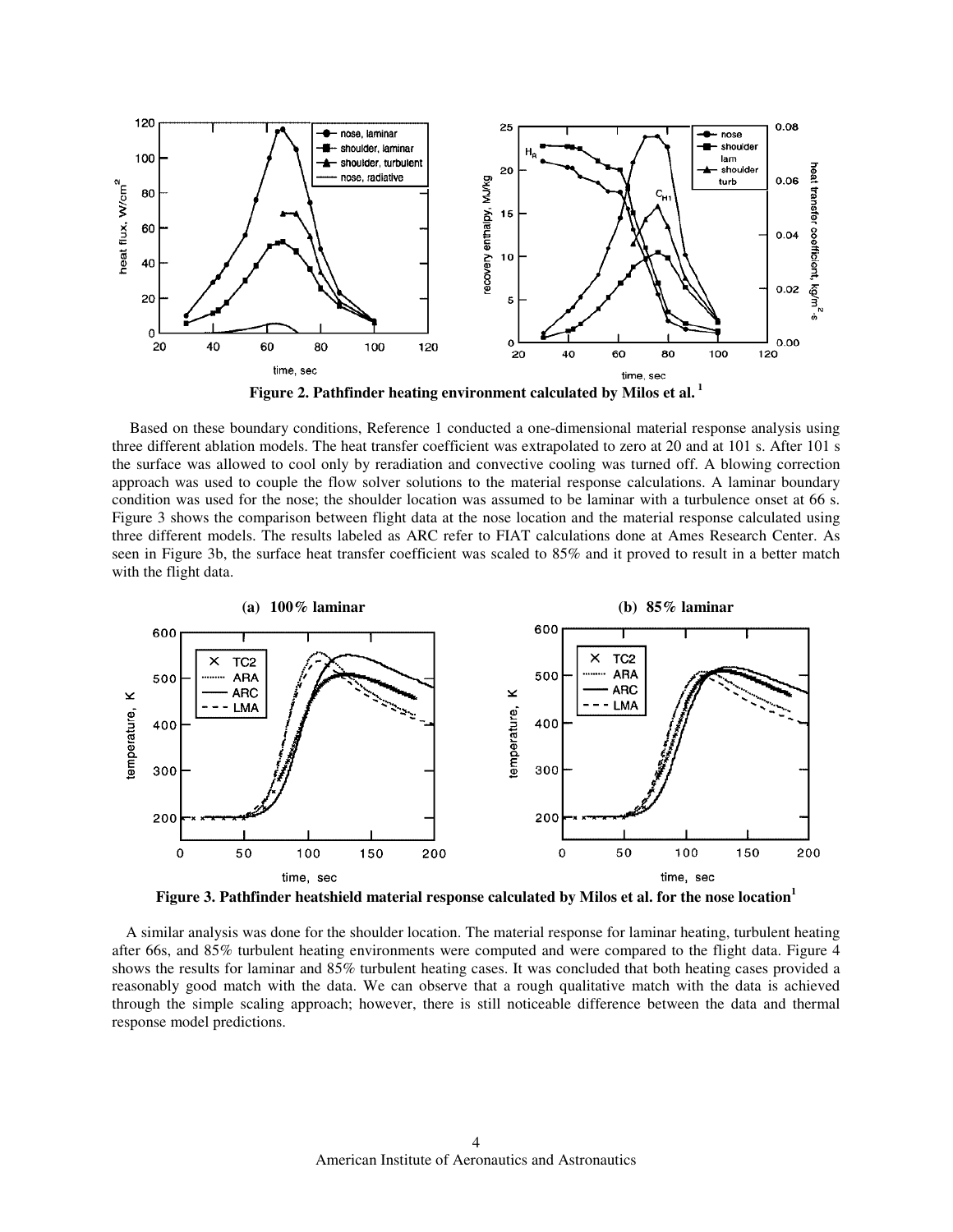

**Figure 4. Pathfinder heatshield material response calculated by Milos et al. for the shoulder location<sup>1</sup>**

# **IV. Direct Analysis**

In this section, the reconstructed trajectory used in this analysis is first described followed by an explanation of the CFD modeling performed to characterize the vehicle's heating environment. Once the heating boundary conditions are known an in-depth thermal analysis is conducted for the heatshield using FIAT and updated SLA thermal response and ablation model. The predicted TPS temperatures are then compared to the flight thermocouple data.

#### **A. Trajectory Reconstruction**

The previous Mars Pathfinder analysis performed in Reference 1 employed a trajectory reconstructed by Spencer et al.<sup>7</sup> In this paper, a new three degree-of-freedom reconstructed trajectory by Dutta et al.<sup>8</sup> is used. Both trajectories were reconstructed using accelerometer and altimeter data; however the data are processed in different fashions. The trajectory by Spencer et al. is obtained by starting from atmospheric interface conditions from navigational estimations and directly integrating the acceleration measurements in the forward direction using equations of motion; thus, the estimate of measurement uncertainties plays a very small role in the estimation of trajectory states. This process is continued until the altimeter data becomes available. However, there is a discrepancy between the reconstructed trajectory and the altimeter data at the point where this data becomes available. This results in a jump discontinuity in the final reconstructed trajectory as can be seen in the altitude vs. time plot in Figure 5.

In contrast, the trajectory estimation by Dutta et al. $8$  is performed by starting with the altimeter data and integrating the equations of motion backward. Note that the reconstruction of the Pathfidner trajectory was first done in this manner by Christian et al.<sup>9</sup> and was subsequently augmented by Dutta et al.'s work. The trajectory is reconstructed using an Extended Kalman Filtering (EKF). The advantage of the backward reconstruction is that the sensor measurements with lower uncertainty such as the altimeter are processed earlier in the estimation and the covariance of the initial state is smaller. The jump discontinuity observed in the case of forward reconstruction is removed as the filter is able to estimate the state first using measurements from the less uncertain altimeter data and then the more uncertain accelerometer data. The altimeter data has an uncertainty of 0.3 m while the atmospheric interface navigational estimate has an uncertainty of few kilometers. Therefore, the backward reconstruction is expected to be closer to the truth trajectory because it weighted towards use of the data of higher confidence. Figure 5 compares the reconstructed trajectory used in Reference 1 and the reconstructed trajectory used in his paper. The reconstruction used in this paper provides the position and velocity of the spacecraft in addition to the atmospheric density and pressure.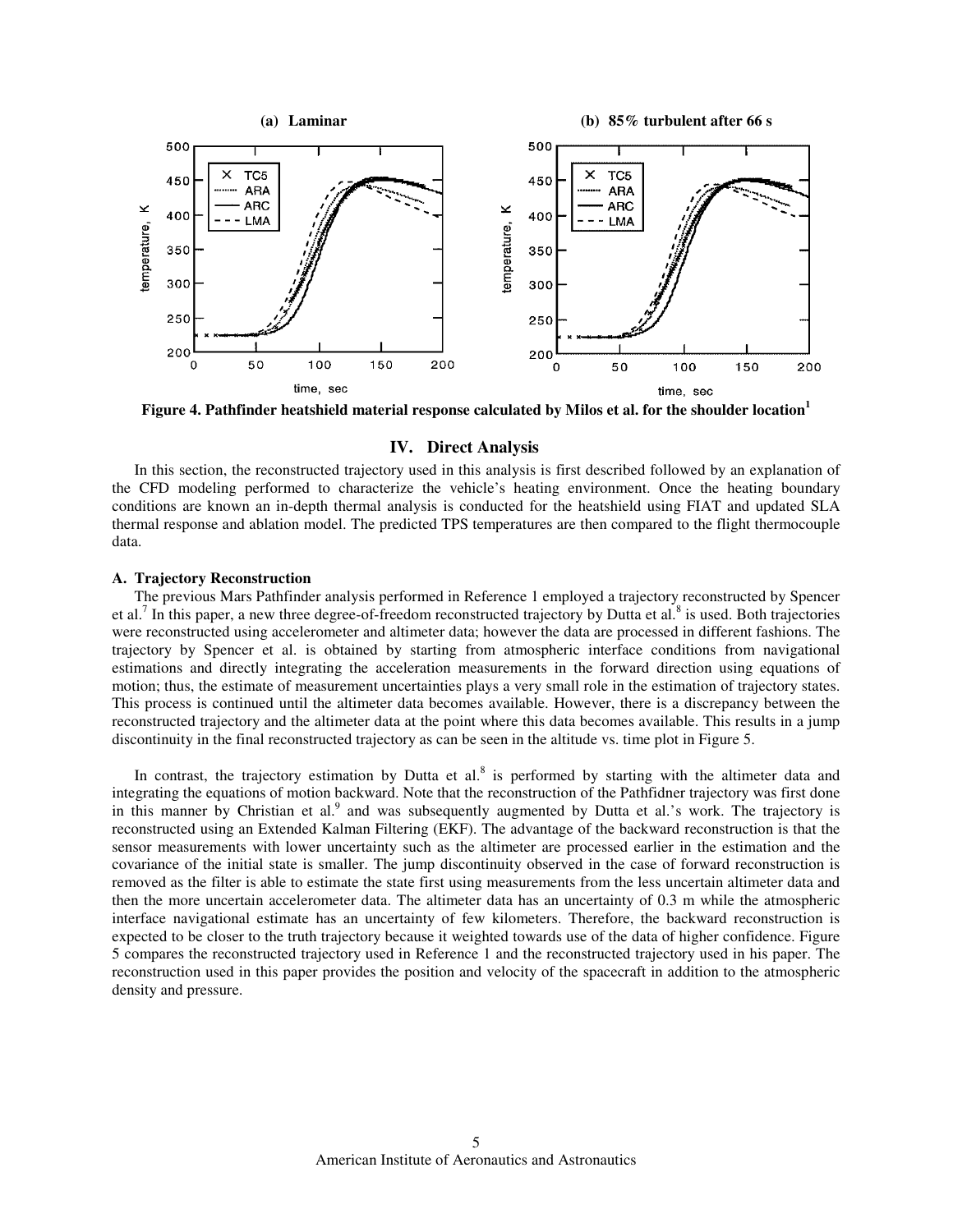

**Figure 5. The reconstructed trajectory used in this paper compared to the one used in Reference 1** 

# **B. Aerothermal Environment Prediction**

This section will describe the methodology used for the calculation of Pathfinder's aerothermal environment based on the newly reconstructed trajectory. The CFD calculations are performed using the DPLR code and current models for the Martian entry. The same methodology described in References 10 and 11 will be used in this study. A series of trajectory points are selected on which DPLR analysis is performed. A total of 21 points along the trajectory are used for CFD analysis covering the range from 25 s to 150 s. Early in the trajectory the flow is expected to be non-continuum therefore Navier-Stokes solutions are not obtained earlier than 25 seconds. Table 2 shows the spacecraft and atmospheric conditions for the selected trajectory points. Figure 6 shows a plot of freestream density and temperature for a subset of these points. The freestream temperature is taken from a separate atmospheric reconstruction done by the Atmospheric Structure Investigation/Meteorology (ASI/MET) experiment science team.<sup>12</sup>



**Figure 6. Mars reconstructed atmospheric properties. 8, 12 Symbols show the subset of trajectory points used for CFD analysis.**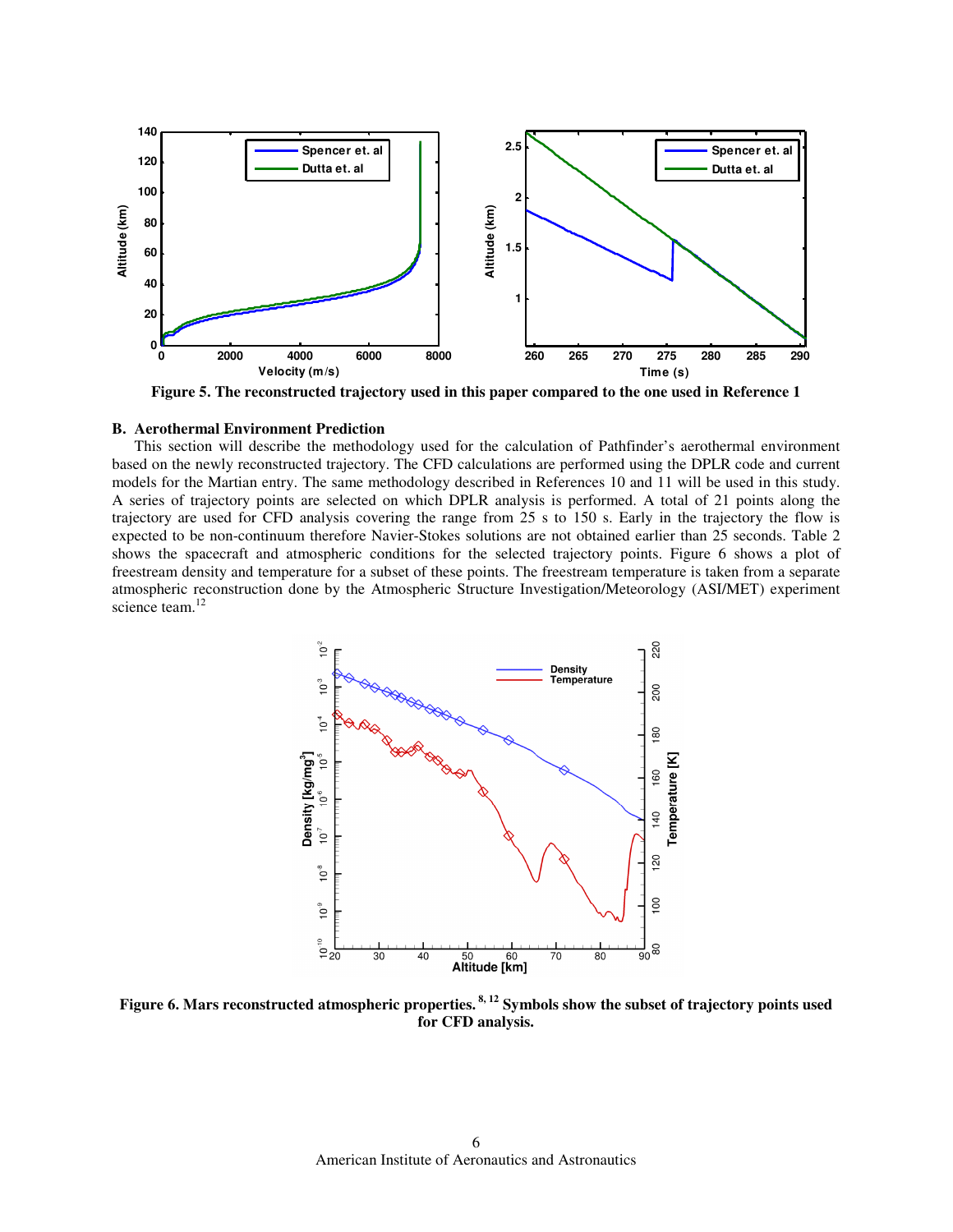| Time | Velocity | Altitude | Temperature | Density  | Time | Velocity |        | Altitude Temperature | Density  |
|------|----------|----------|-------------|----------|------|----------|--------|----------------------|----------|
| sec  | m/s      | km       | Κ           | kg/m3    | sec  | m/s      | km     | Κ                    | kg/m3    |
| 25   | 7498     | 93.200   | 127         | 1.70E-07 | 77   | 5171     | 33.632 | 172                  | 6.11E-04 |
| 40   | 7492     | 71.819   | 122         | 6.04E-06 | 80   | 4709     | 31.742 | 178                  | 7.43E-04 |
| 50   | 7400     | 59.265   | 133         | 3.81E-05 | 85   | 3974     | 29.012 | 183                  | 9.61E-04 |
| 55   | 7269     | 53.480   | 154         | 7.11E-05 | 90   | 3312     | 26.736 | 185                  | 1.23E-03 |
| 60   | 7051     | 48.255   | 162         | 1.25E-04 | 100  | 2294     | 23.194 | 186                  | 1.76E-03 |
| 63   | 6847     | 45.198   | 164         | 1.76E-04 | 110  | 1636     | 20.513 | 190                  | 2.28E-03 |
| 65   | 6682     | 43.281   | 168         | 2.16E-04 | 120  | 1211     | 18.308 | 192                  | 2.93E-03 |
| 67   | 6491     | 41.447   | 170         | 2.60E-04 | 130  | 925      | 16.363 | 197                  | 3.67E-03 |
| 70   | 6157     | 38.860   | 175         | 3.42E-04 | 140  | 725      | 14.560 | 196                  | 4.46E-03 |
| 72   | 5903     | 37.249   | 173         | 4.01E-04 | 150  | 577      | 12.830 | 189                  | 5.47E-03 |
| 75   | 5476     | 35.008   | 172         | 5.25E-04 |      |          |        |                      |          |

**Table 2. Trajectory points for direct analysis with DPLR** 

DPLR is a modern, parallel, structured non-equilibrium Navier-Stokes flow solver developed and maintained at NASA Ames Research Center.<sup>4</sup> The code employs a modified Steger-Warming flux-splitting scheme, for higherorder differencing of the inviscid fluxes, and is used here with  $2<sup>nd</sup>$  order spatial accuracy and to steady-state  $1<sup>st</sup>$  order in time. DPLR has been validated over a wide spectrum of flight and ground-based experimental simulations. For the following analysis, the flow is solved axisymmetrically which effectively enforces a zero angle of attack and sideslip. The grid employed has 160 cells along the body, and 128 from the surface to the freestream. Each simulation includes several grid alignments to adapt the shock to the strong bow-shock. Figure 7 shows the flowfield temperature distribution at the peak heating point, and laminar and turbulent surface heating predications.



**Figure 7. Flowfield temperatures, and surface heat flux at peak heating (t = 65 sec)** 

The flow around the heatshield is modeled as thermochemical non-equilibrium flow, using the Mitcheltree and Gnoffo 8 species 12 reactions Mars model (CO<sub>2</sub>, CO, N<sub>2</sub>, O<sub>2</sub>, NO, C, N, and O).<sup>13</sup> The Mars atmosphere is modeled as 97%  $CO_2$  and 3% N<sub>2</sub> by mass. The TPS surface is modeled as an unblown non-slip radiative equilibrium wall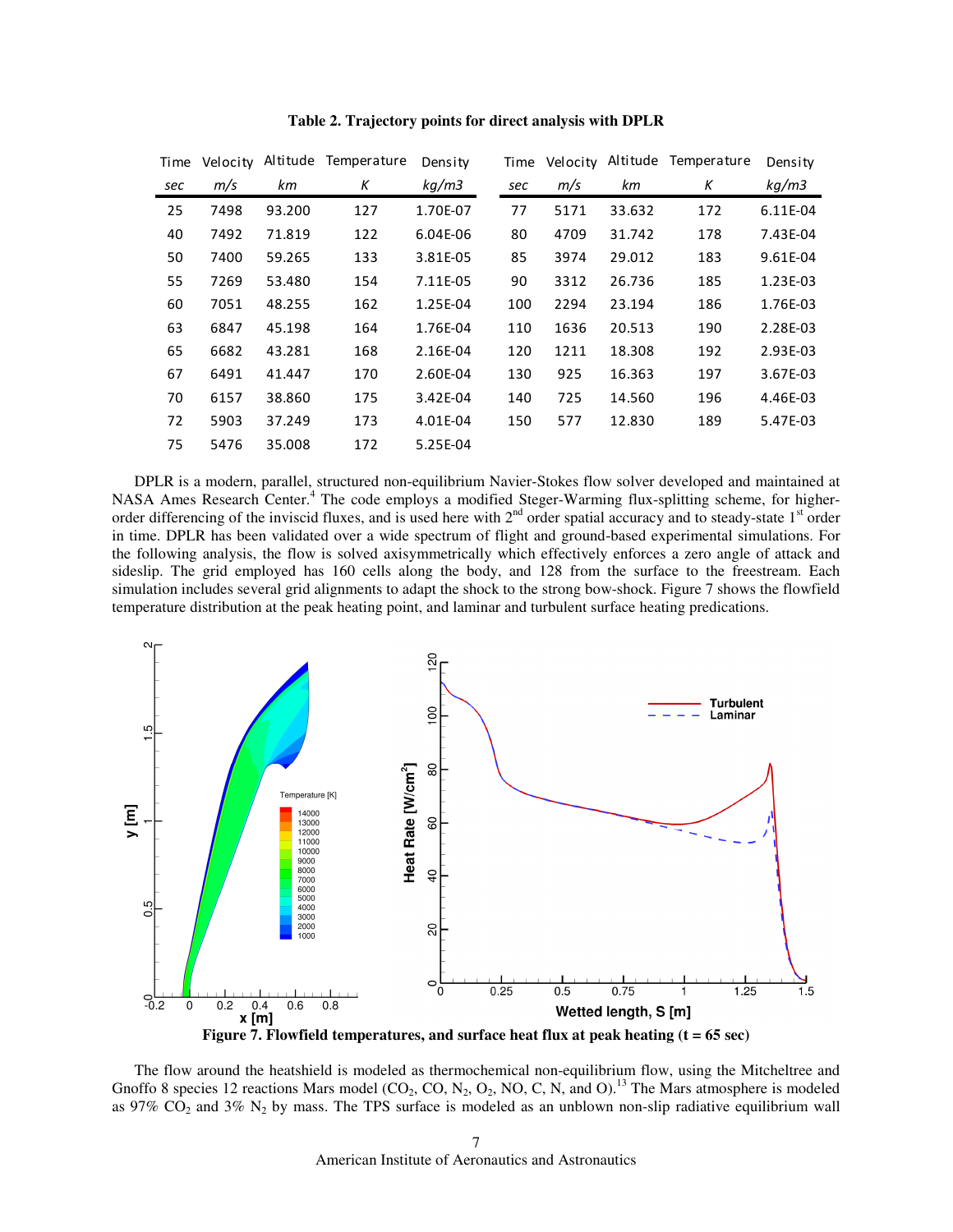with constant emissivity ( $\varepsilon = 0.85$ ) and Mitcheltree and Gnoffo surface catalycity model. This catalycity model assumes maximum recombination of  $CO<sub>2</sub>$  via the Eley-Rideal mechanism, and is consistent with the "fully catalytic" models used in References 1 and 14. Species diffusion is modeled using self-consistent effective binary diffusion (SCEBD). Turbulent flow is simulated via Menter's shear stress transport (SST) vorticity-based turbulence model with Wilcox blended compressibility correction<sup>15</sup> is used, with a turbulent Schmidt number of 0.7. Previous analysis<sup>1</sup> employed the algebraic Baldwin-Lomax turbulence model. The Baldwin-Lomax model enforces fully turbulent flow over entire heatshield (a conservative design assumption), whereas the SST model includes a turbulent transition model. Radiative heating at the stagnation point is calculated using the same technique as References 1 and 14, and is neglected at the shoulder.

Surface conditions for material response simulations are extracted from the CFD solutions at the stagnation point and shoulder locations (wetted lengths of 0.00 and 138.0 cm, respectively). These quantities are then fitted in time with tight monotonic cubic splines, and provided as inputs to the FIAT material response code at half second intervals. As noted in Reference 1, it is difficult to reliably model convective cooling later in the vehicle's trajectory  $(t > 100 s)$ . While the overall heating is low, however, CFD simulations were performed after 100 s to provide an initial guess for the inverse analysis presented in Section V. For the current paper, the recovery enthalpy  $(H_r)$  for FIAT is defined at each CFD point as the free-stream total enthalpy, as shown in Figure 8. Since the formation enthalpy of  $CO<sub>2</sub>$  at 0 K is negative (-8.93MJ/kg), the freestream total enthalpy becomes negative as the vehicle slows down, and the velocity component of enthalpy decreases.



**Figure 8. (a) Recovery enthalpy and (b) Heat-transfer coefficient number from DPLR simulations** 

## **C. Forebody Heatshield Material Thermal Response**

## *1. Thermal Response and Ablation Model*

The current study utilizes the NASA code  $FIAT<sup>5</sup>$  with an updated SLA-561V thermal response and ablation model to solve the ablation and heat transfer problem. FIAT is an implicit ablation and thermal response program for simulation of one-dimensional transient thermal energy transport in a multilayer stack of isotropic materials that can ablate from a front surface and decompose in-depth. FIAT has been developed by scientists at the NASA Ames Research Center and is a standard tool in the aerospace industry for the thermal sizing and analysis of spacecraft heatshields. The equations solved in the FIAT code are the internal energy balance, internal decomposition, internal mass balance and surface energy balance equations. The surface energy balance is solved using pre-calculated surface blowing rate, B', tables derived under the assumption of thermochemical equilibrium at the surface.

An important advancement of this work compared to the previous Pathfinder data analysis done by Milos et. al is that an updated thermal response and ablation model is used for SLA-561V. This higher-fidelity model was developed by Laub et. al based on data taken from extensive testing conducted in the NASA Ames IHF and AHF arc jet facilities during 2004-2005.<sup>16</sup> This testing was done in support of the MSL mission and the developed model does not account for potential ablation mechanisms associated with aerodynamic shear, as all the testing were conducted on 4-inch diameter flat-faced cylindrical samples. The updated model consists of two elements: (1) a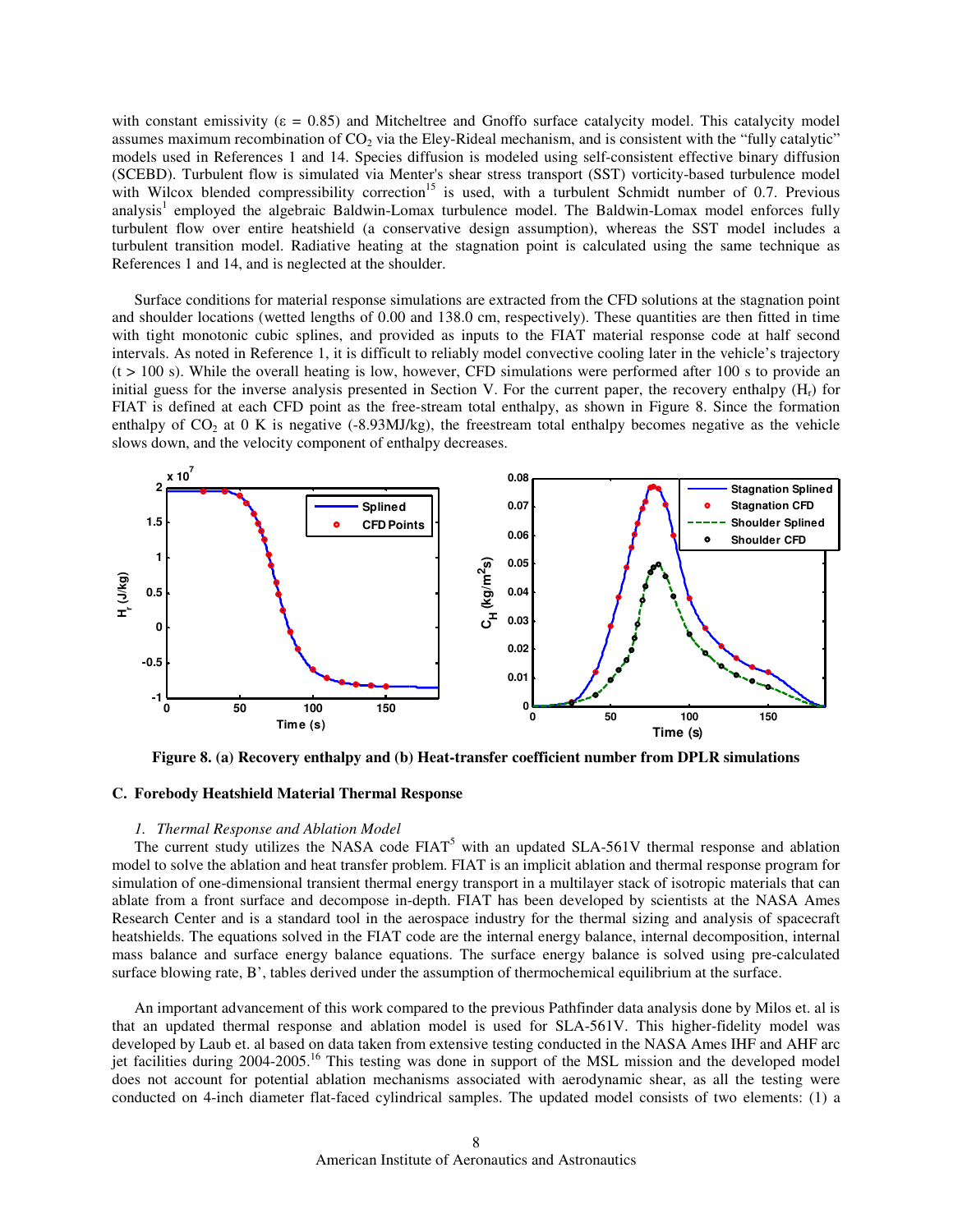thermal response model to predict in-depth temperature response and (2), a surface ablation model to predict surface temperature and surface recession.

SLA-561V is a filled cork silicone in a Flexcore (phenolic fiberglass) honeycomb. It contains an RTV silicone resin, granulated cork, silica and phenolic microballoons, and chopped refrasil fibers. In order to develop an in-depth thermal response model for this material, several thermophysical and thermochemical properties were determined. The density and the decomposition kinetics of the material were developed by Thermo Gravimetric Analysis (TGA). During such testing, the analysis of the material residual mass fraction as a function of temperature allows the identification of separate decomposition reactions. These reactions are described with an Arrhenius relation where the constants are determined from curve fitting the TGA data. The thermophysical properties of the material are determined using mainly lab testing and iterative correlation with a wide range of arc jet test thermocouple data (specifically for char thermal conductivity).

The modeling of TPS ablation is not straight-forward. Empirical correlations based on ground testing cannot be extrapolated to flight conditions with high confidence due to the fact that ground facilities are not capable of simultaneously matching all the flight heating environment parameters (pressure, enthalpy and heat flux). Therefore, Laub et.  $al^{16}$  focused on the identification of the primary ablation mechanism using thermochemical ablation theory. It was concluded that the surface recession of SLA-561V was mainly due to the vaporization of a molten layer of glass that forms on the surface at the heat fluxes sufficient to melt the glass. Thermochemical equilibrium solutions were generated using the Aerotherm Chemical Equilibrium (ACE) code and were used to iteratively solve the surface energy balance equation to obtain surface temperature and recession. The solutions by this model were checked against arc jet data to demonstrate that this model provides reasonably accurate predictions for a broad range of heating environments. A more detailed discussion of this updated SLA model can be found in Reference 16.

#### *2. Modeling Assumptions*

The material stack up and thicknesses given in Reference 1 for both nose and shoulder locations are used in this study. Most of the inside surface of the spacecraft structure was covered by a multilayer blanket insulation; therefore the backface boundary condition is taken to be insulated with a heat transfer coefficient of zero. The flight data shows variations in initial temperature from one location to another; however, the temperature gradient across the TPS thickness at a given location was negligible. Therefore, the initial thermocouple measurement from the flight data is used as the initial temperature of the entire TPS block at each location. The surface boundary conditions are defined using option 1 in FIAT for the entire trajectory which includes convection, reradiation and surface chemistry terms in the surface energy balance. Reradiation is modeled to an environment with an effective temperature of 180 K (consistent with the reconstructed atmospheric temperature). The surface boundary conditions (heat transfer coefficient  $C_H$ , recovery enthalpy  $H_r$ , and pressure) are derived by spline interpolation of the conditions at the trajectory points where CFD calculations are performed. Spherical geometry with nose radius is used for the nose location while a cylindrical geometry with corner radius is used for the shoulder location. A blowing correction parameter of 0.5 is used for the nose which is consistent with the laminar assumption. The blowing parameter is switched to 0.3 for the shoulder to account for the transition to turbulence.

#### *3. Comparison to Flight Data*

 Figure 9 shows the subsurface FIAT temperature predictions compared to the flight data for the nose and shoulder locations. These results can be compared to the results from the previous analysis done by Milos et. al. shown in Figure 3 and Figure 4. For nose, in the current analysis, the FIAT predictions exceed the flight data for the entire time span; while in the previous analysis, FIAT under predicts the data up to about 100 s and then rises abruptly. This behavior can be partly due to the fact that in the analysis by Milos et. al. the heat transfer coefficient was extrapolated to zero at 20 s and 101 s while in this study they are spline interpolated to a small value at 0 s and 186 s. In the same figure, we can see the subsurface FIAT temperature predictions compared to the flight data for the shoulder location. The same trends observed for the nose can be also seen for the shoulder location. However, at the shoulder, the previous analysis over predicts the data more than the current analysis. It should be noted that there remains some uncertainty with the substructure aluminum honeycomb properties at the shoulder location. In addition, these results may be impacted by the validity of using 1-D conduction at shoulder. Overall the nose FIAT predictions are within 35 K of the flight data while the shoulder predictions are within 25 K of the data. The Root Mean Square (RMS) residuals for the nose and shoulder temperature response with respect to flight data are respectively 19.97 K and 15.33 K. In the previous analysis, the entire heat transfer coefficient profile was scaled to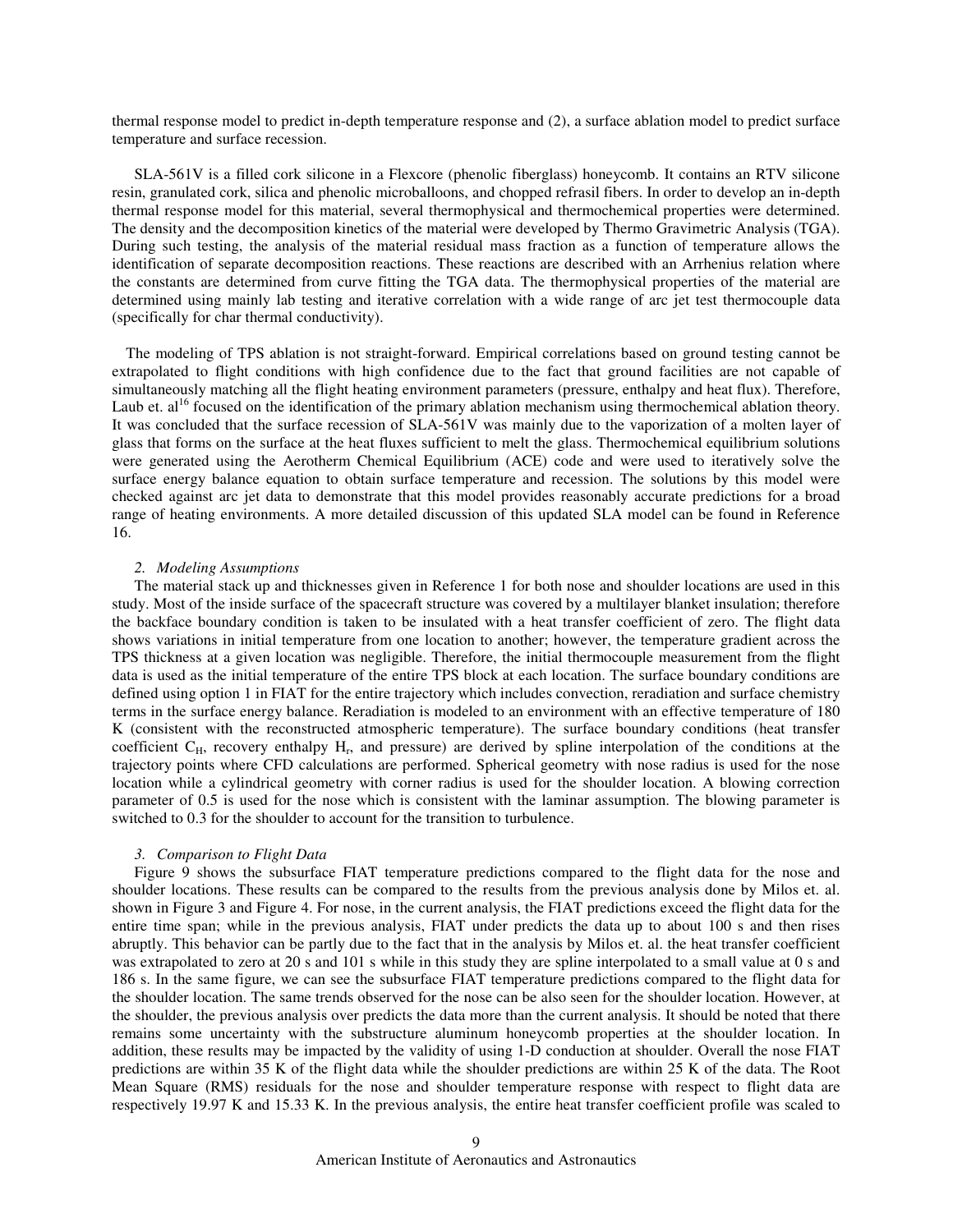achieve a better match with the data. In this study we will perform a time-dependent estimation of the heat transfer coefficient which results in a closer match with the flight data (detailed in the Inverse Analysis section).



**Figure 9. Pathfinder's nose and shoulder subsurface FIAT temperature predictions compared to flight data** 

Figure 10 shows the heat rate profile for both the nose and shoulder locations. Both the FIAT-calculated net surface heat rates and the CFD-calculated heat rates are shown. There are noticeable discrepancies between the radiative equilibrium wall assumption used in CFD and the heating profile extracted from FIAT solutions that used the CFD inputs. These discrepancies are due to two important effects. First, FIAT solves a general surface energy balance that includes in-depth conduction. Thus, after the pulse, the FIAT surface temperatures are higher than CFD predictions and the heating is lower. Second, the CFD simulations assume a constant surface emissivity of 0.85, whereas the updated SLA-561V model lowers the emissivity from 0.85 to 0.5 above 2000 K to address glass melt flow<sup>16</sup>. The FIAT shoulder heat rates are close to CFD as the predicted surface temperatures there do not exceed 2000 K.



**Figure 10. FIAT-calculated heat rate profiles and CFD-calculated points for the Pathfinder vehicle** 

## **V. Inverse Analysis**

Most engineering problems are posed for direct analysis, where a physical phenomenon is studied using an analytical model. Model parameters and boundary conditions are known and the goal is to compute the system response or model outputs. In section IV, we performed a direct analysis to calculate the in-depth heatshield temperature response using the current best modeling approaches and compared the results with flight data. Analysis of experimental data can be approached in an inverse fashion, if the measurements of a system's response are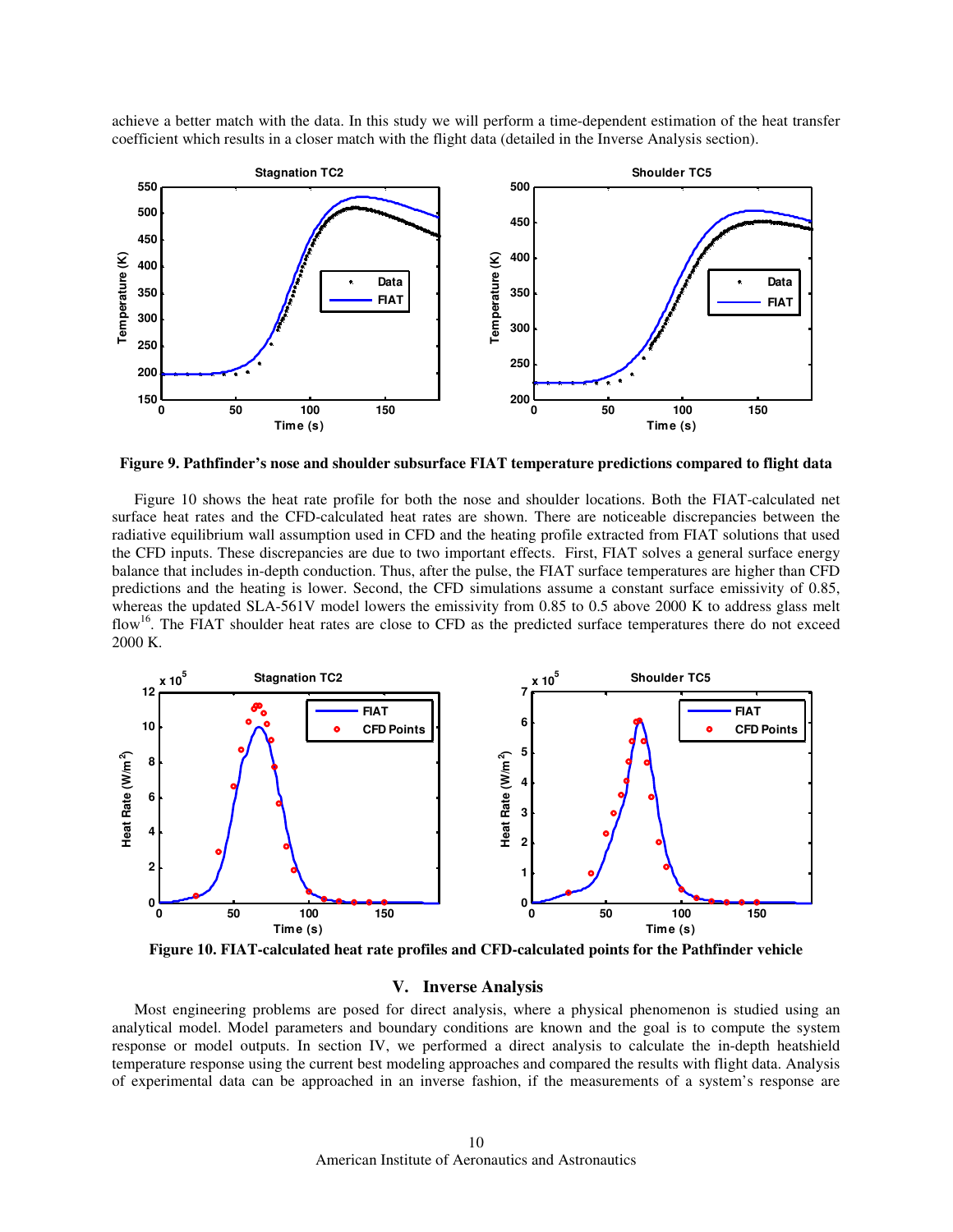available. In this section, we inversely estimate the heatshield boundary conditions from the flight data, achieving a closer match between the FIAT predictions and flight data.

#### **A. Inverse Problems Background**

Inverse problems are mathematically ill-posed meaning that the conditions of solution existence, uniqueness and stability are not generally satisfied. These problems tend to be unstable and sensitive to random or bias errors. Furthermore, different inputs to the model could result in similar model outputs. Therefore, the estimation of boundary conditions from measurements of model outputs is not guaranteed to have a unique solution. Such instabilities could result in large oscillations in the estimated boundary conditions. Regularization techniques are used to redefine the problem such that the new problem is better posed. Inverse methods have been widely used to solve data analysis problems in a broad range of fields such as heat transfer,<sup>17-26</sup> geophysics,<sup>27</sup> trajectory reconstruction,<sup>7-9, 28</sup> remote sensing, mathematics and astronomy. The general methods used in these fields are very similar. In this work we focus on the methods used to solve Inverse Heat Transfer Problem (IHTP).

IHTPs can be categorized in many different ways.<sup>24</sup> They can be classified in accordance with the nature of the dominant heat transfer process: conduction, convection or radiation. Another classification is based on the type of parameters being estimated: boundary conditions,<sup>19</sup> model parameters (material properties),<sup>22</sup> initial conditions or geometric characteristics. This makes the inverse problem either a parameter estimation or function estimation problem. Another classification is based upon the differential equations representing the problem: linear or nonlinear. The spatial and temporal dependence of material properties makes the heat conduction problem nonlinear. The inverse methods used for these problems can also be classified based on the time domain of the measurements used in the estimation process: whole time-domain or sequential. Other ways of classification include the dimension of the heat transfer problem (ex.: 1-D, 2-D or 3-D) and the method of solution of the direct heat transfer problem (ex.: finite difference, finite element, finite control volume, Duhamel's theorem). This investigation is concerned with the category of nonlinear Inverse Heat Conduction Problems (IHCP) for the estimation of boundary conditions. The direct problem is solved using FIAT which is a one-dimensional finite difference code.

 The two main methods used for the solution of IHCPs are the whole-time domain method and the sequential function specification method. The whole-time domain methods estimate all of the parameters characterizing the boundary condition profile at the same time using all measurements. The estimation is done by iterative minimization of an objective function S (ordinary least-squares), which is equal to the sum of the square of errors between the measurements and the corresponding temperature predictions. Different methods can be used to perform the minimization such as Gauss-Newton,<sup>22, 25</sup> Levenberg-Marquardt,<sup>24</sup> Box-Kanemasu<sup>22</sup> and different variations of the Conjugate Gradient method.<sup>24</sup> The Gauss-Newton method provides the fastest convergence; however, it can be unstable. In this paper we use this method and resolve the instability problem with the use of regularization techniques. As explained before inverse problems are ill-posed and become unstable in the presence of errors and for small time steps. This can result in large oscillations in the boundary condition estimates. Regularization approaches have to be used in conjunction with the minimization scheme to make the problem better posed and more stable. Regularization has a smoothing effect on the parameter estimates. Russian mathematician Andrey Tikhonov devised a procedure for the regularization of ill-posed problems.<sup>20, 21</sup> His technique involves the addition of a penalty function to the ordinary least-squares function to alleviate oscillations in the solution. By doing this, we are effectively solving a neighboring problem that has solution close to the solution of the original problem, with the distinction that the new problem is better posed. The regularization term can take many different forms.

 Unlike whole-time domain methods, sequential methods estimate a given parameter using only a limited range of measurements and continue sequentially in time. One of the leading methods is the function specification method with future time algorithm developed by James Beck.<sup>19</sup> In this method the boundary condition at a given time is estimated using TC measurements for only a limited future time window. Then the solutions are saved and the method continues to the next time step. The number of future time steps used in the estimation has the same effect as the regularization approach used for the whole-time domain methods. This method has the advantage of being more computationally efficient than whole-time domain methods, but less stable. However, to benefit from this efficiency, the code used to solve the direct problem must be able to save and restart the solution in time. FIAT does not currently offer this option. For this reason and the higher stability of whole-time domain methods, they are used for this study. The authors have previously applied inverse methods to the analysis of ground arc jet data and simulated flight data for ablative materials. A comprehensive inverse parameter estimation methodology for the analysis of the aeroheating and TPS experimental data has been developed and was applied to an arc jet dataset.<sup>17</sup> Furthermore, the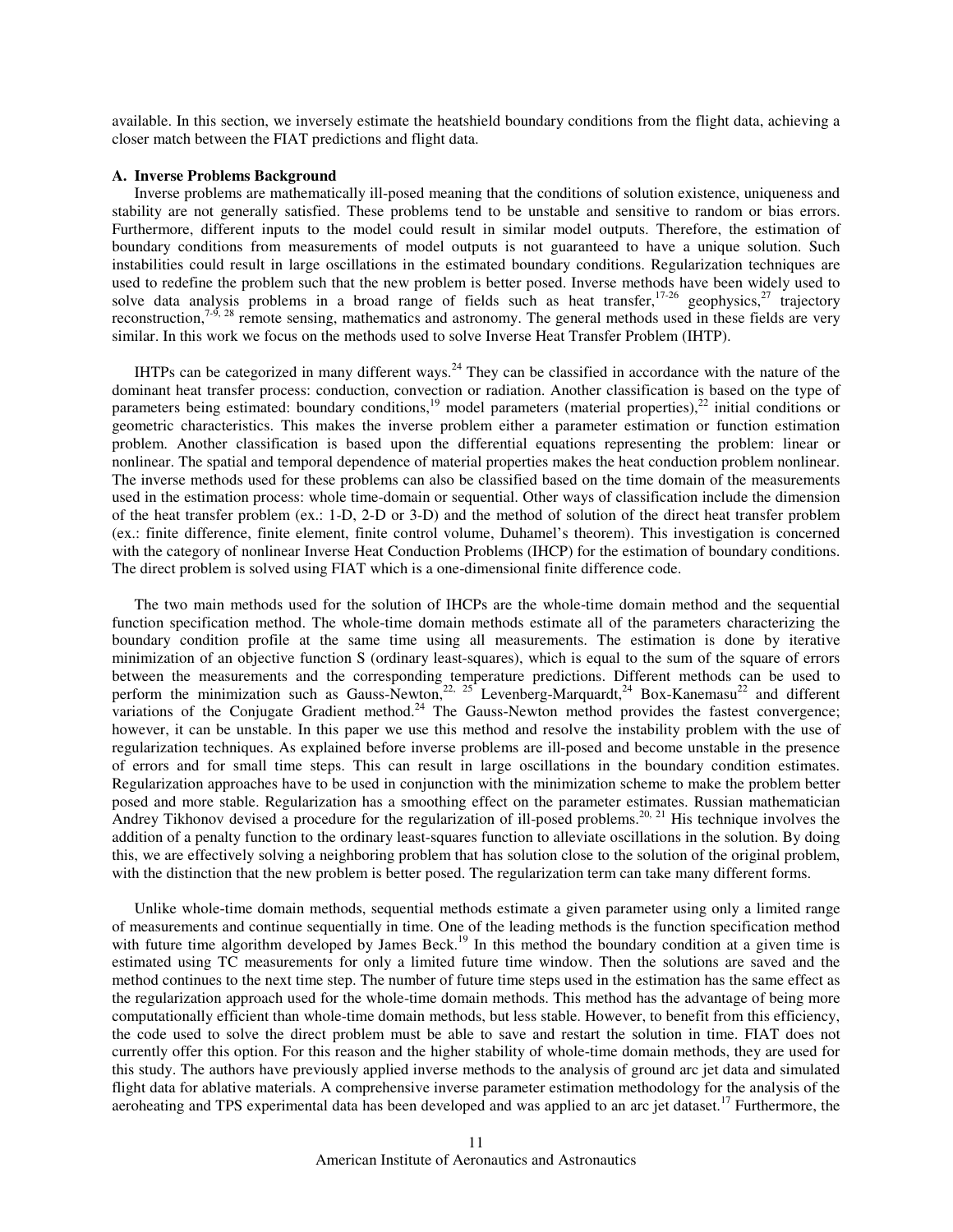authors have investigated the application of inverse methods to the similar problem of MSL's surface heating estimation from simulated MISP data.<sup>18</sup>

#### **B. Inverse Methodology**

In the following section, the estimation problem is defined and the inverse methods used in this study are explained.

#### *1. Definition of the Estimation Problem*

Similar to all inverse problems, the Pathfinder data analysis problem has three parts: data, model and estimation parameters. In this case the data consist of the TC2 at nose and TC5 at shoulder which will be analyzed separately. The model used is FIAT. The third component of an inverse problem is the set of model input parameters that will be estimated. The goal of this study is to estimate Pathfinder's time-dependent surface heat flux from the data by matching the model predictions with the flight measurements. However, for an ablative material, heat flux is not a direct input to FIAT. Instead, the following surface energy balance equation is solved:

$$
C_H (H_r - (1 + B')h_w) + m_g h_g + m_c h_c + \alpha_w q_{rad} - \sigma \varepsilon_w (T_w^4 - T_w^4) - q_{cond} = 0
$$
 (1)

The above equation includes terms representing many of the complex processes that occur at the surface of an ablative material. These terms include the incoming convective heating, the incoming radiation from the shock layer, the reradiation from the TPS material, the material response through pyrolysis and ablation processes and the heat conducted into the TPS material. The recovery enthalpy H<sub>r</sub>, surface pressure, radiative heating q<sub>rad</sub>, blowing correction, and the unblown heat transfer coefficient  $C_H$  are inputs to FIAT environment file as a function of time. The B' tables and gas enthalpy are also inputs to FIAT. The boundary layer convective heating is represented by the first term in the above equation. It is not possible to estimate all the terms in the above equation. Therefore we have to pick the most relevant parameter. In this study, we estimate the unblown heat transfer coefficient  $C_H$  which is the main contributor to the incoming convective heating. The other parameters are assumed to be known with low uncertainty. Once the heat transfer coefficient is estimated the resulting heat flux can be calculated using the other parameters. The surface heat flux is the sum of the first three terms in the above equation.

The heat transfer coefficient is a time-dependent parameter. In the previous analysis by Milos et al. the entire CFD-calculated heat transfer coefficient profile was simply manually scaled until a close match between the data and thermal response predictions was reached. However in this study we treat  $C_H$  as time-dependent variable and we attempt to estimate it from the flight TC data as a function of time. In this study,  $C_H$  is discretized every 2.5 seconds. This is a balance between the desire to have a higher resolution  $C_H$  profile, the computational resources and the stability of the inverse methods. The flight data is available from 0 to 186 seconds; therefore we perform the estimation for the same range of  $C_H$  profile. The set of estimation parameters is therefore a vector of discretized  $C_H$ values corresponding to discrete time points.

#### *2. Inverse Methods*

Inverse methods perform estimation by adjusting the surface boundary conditions in order to achieve a close match between FIAT predictions and the data. Since we use a whole-time domain method, all the parameters are estimated simultaneously using all the flight data. The Gauss-Newton algorithm is widely used to solve nonlinear least-squares problems.<sup>22, 24</sup> It is a modification of Newton's method which does not require the knowledge of second derivatives. The algorithm iteratively minimizes the ordinary least-squares objective function S, which is equal to the sum of square of differences between measurements and temperature predictions shown below in matrix form at iteration *k*:

$$
S(\mathbf{P}^k) = [\mathbf{Y} - \mathbf{T}(\mathbf{P}^k)]^T [\mathbf{Y} - \mathbf{T}(\mathbf{P}^k)] \tag{2}
$$

where P is the vector of parameters being estimated (discretized  $C_H$  values), Y is the vector of thermocouple flight data and T is the corresponding vector of FIAT temperature predictions. The Gauss-Newton method is developed by deriving the gradient of the above equation, linearizing the vector of predicted temperatures, T(P), with a Taylor series expansion around the current solution,  $P^k$ , and setting the gradient of S to zero. The expression can be rewritten to derive the change in parameters, ∆P, required to minimize S: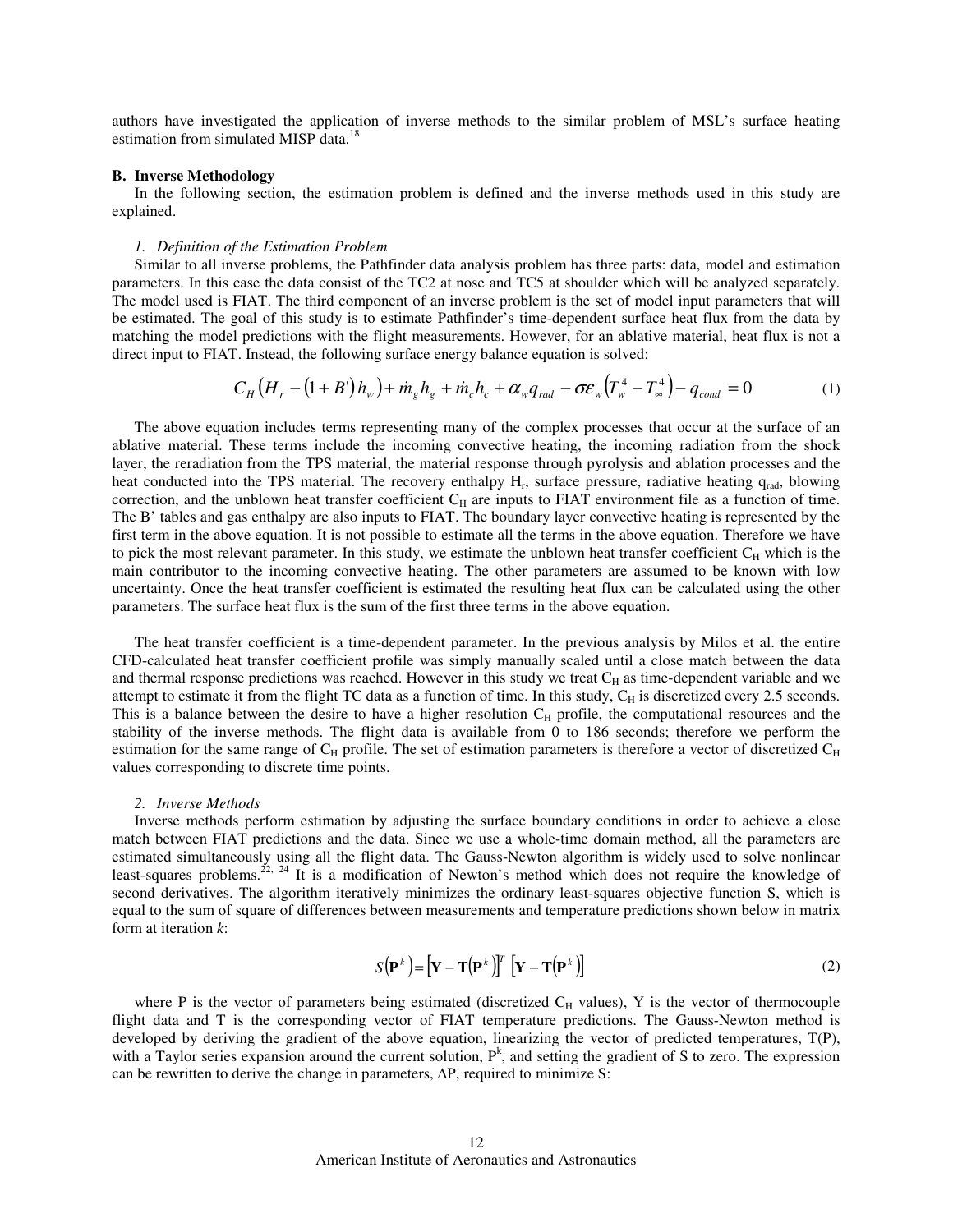$$
\mathbf{J}^{k} \mathbf{J}^{k} \Delta \mathbf{P}^{k} = \mathbf{J}^{k} \left[ \mathbf{Y} - \mathbf{T} \left( \mathbf{P}^{k} \right) \right]
$$
 (3)

where J is the Jacobian matrix which is equal to the derivative of the predicted TC temperatures to estimation parameters (discretized points along the  $C_H$  profile) as shown in the equation below:

$$
\mathbf{J} = \begin{bmatrix} \frac{\partial T_1}{\partial P_1} & \cdots & \frac{\partial T_1}{\partial P_N} \\ \vdots & & \vdots \\ \frac{\partial T_M}{\partial P_1} & \cdots & \frac{\partial T_M}{\partial P_N} \end{bmatrix}
$$
(4)

where *M* is the number of measurements and *N* is the number of estimation parameters. The calculation of this Jacobian matrix is where most of the inverse problems difficulties arise and is computationally expensive because its numerical approximation requires *N* solutions of the direct problem. This procedure is continued until a stopping criterion is reached. A range of convergence criteria can be used for this problem. Iteration can be stopped when S reaches a small number or when the percent or absolute change in S is small. Another criterion could be to stop the iteration once the absolute or percent change in estimation parameters is smaller than a specified value. A maximum number of iteration is another criterion. These criteria are all implemented in the inverse code; however in the presence of errors they might never be satisfied because the objective function cannot be reduced to small numbers. An approach widely used in literature is the discrepancy principle in which the iteration is stopped once S reaches the expected error in the data.<sup>23</sup> This would be equal to  $M\sigma^2$  where  $\sigma$  is the standard deviation of the measurement errors. This approach is useful when the errors are known and are normal and have a constant standard deviation. However, in reality this assumption is not always valid. Furthermore, if measurements have bias error this approach cannot be used. Therefore in this work, the iterations are continued for a specified maximum number and the best estimate is taken to be when the solution is stable.

#### *3. Tikhonov Regularization*

Tikhonov technique is used to regularize the ill-posed inverse problem and alleviate the non-physical oscillations that occur in the boundary condition estimate.<sup>19, 20</sup> First order Tikhonov regularization has proved to be the most effective for the surface heating estimation problems and is therefore used here. The penalty function added is the sum of square of differences between the consecutive  $C_H$  values. Equations 2 and 3 need to be modified accordingly:

$$
S = \left[\mathbf{Y} - \mathbf{T}\right]^{T} \left[\mathbf{Y} - \mathbf{T}\right] + \mu \left[\mathbf{H} \mathbf{1} \times \mathbf{P}\right]^{T} \left[\mathbf{H} \mathbf{1} \times \mathbf{P}\right] = \sum_{i=1}^{M} \left(Y_{i} - T_{i}\right)^{2} + \mu \sum_{j=1}^{N-1} \left(P_{j+1} - P_{j}\right)^{2}
$$
(5)

$$
\left[\mathbf{J}^T \mathbf{J} + \mu \mathbf{H} \mathbf{1}^T \mathbf{H} \mathbf{1}\right] \Delta \mathbf{P} = \mathbf{J}^T \left[\mathbf{Y} - \mathbf{T}\right]
$$
 (6)

| $\mathbf{H1} = \begin{bmatrix} -1 & 1 & 0 & \cdots & 0 \\ 0 & -1 & 1 & \cdots & 0 \\ \vdots & \ddots & \ddots & \ddots & \vdots \\ 0 & \cdots & 0 & -1 & 1 \\ 0 & 0 & \cdots & 0 & 0 \end{bmatrix}$ |  |  |  |
|-----------------------------------------------------------------------------------------------------------------------------------------------------------------------------------------------------|--|--|--|
|                                                                                                                                                                                                     |  |  |  |

Small values of  $\mu$  ensure rapid minimization of the ordinary least-squares function, but result in large oscillations in the  $C_H$  profile. Larger values of  $\mu$  reduce oscillations, but slow down the minimization of the objective function. There are different methods and criteria in the literature for the selection of this parameter. The general approach used here is to start with a small value of  $\mu$  and increase it until the obtained estimate is satisfactory and the degree of oscillations is reduced sufficiently. Qualitatively a good solution is a solution that traces through the unregularized oscillatory solution. The  $\mu$  values that worked for this problem ranged from  $10^9$  to  $10^{11}$ . This might seem too large compared to the values seen in literature, but it should be noted that most of the work in literature involves the estimation heat flux which is orders of magnitude greater than  $C_H$ .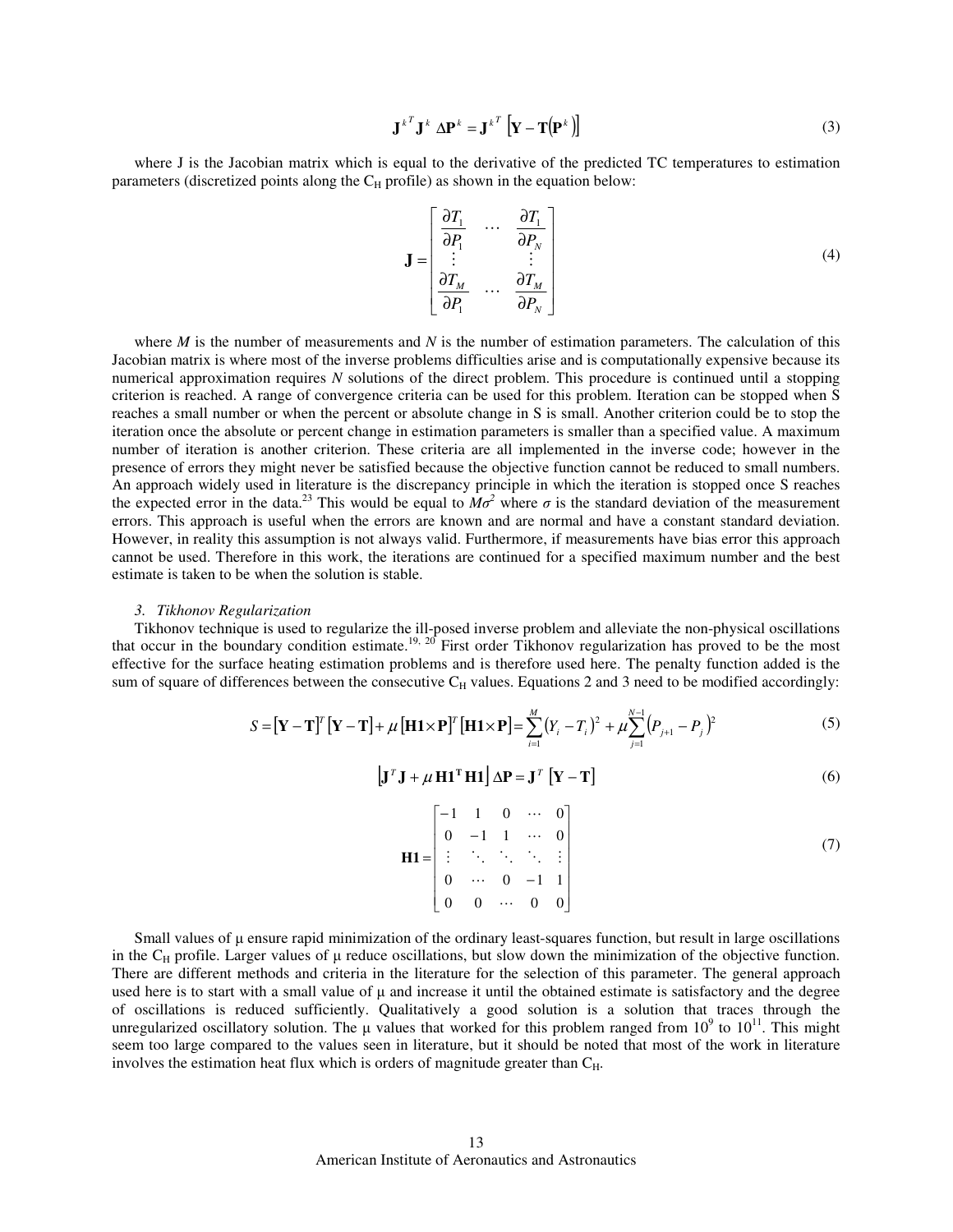#### **C. Boundary Condition Estimation Results**

The plots in Figure 11 show the  $C_H$  estimation results for the nose location. The red and blue traces correspond to the nominal CFD-calculated heating conditions and the inversely estimated heating conditions. Plot (a) and (b) show the C<sub>H</sub> profile and the corresponding surface heat rate profile for both nominal and reconstructed environments. Plot (c) compares the nominal and estimated in-depth temperature predictions with the flight data at the nose TC location. Finally, plot (d) shows the residual of in-depth temperature response with respect to the flight data for the nominal and reconstructed environments.



Figure 11. C<sub>H</sub> estimation results for the nose TC location

In Figure 11 plots (c) and (d) we can clearly observe that after the inverse estimation of  $C_H$ , FIAT predictions match very well with the data. The maximum difference is reduced to within 7 K of the flight data from the original 35 K. The temperature response RMS residual with respect to flight data is reduced to 2.50 K from the original 19.97 K. The objective function (sum of square of errors between FIAT temperatures and flight data) is reduced by almost two orders of magnitude. In Figure 11 plot (a), we can see that in order to achieve an agreement with the data the estimator attempts to reduce  $C_H$  to very small values in the pre-pulse and post-pulse regions of the  $C_H$  profile while slightly increasing it in the rising region of the heat pulse.

Figure 12 shows the  $C_H$  estimation results for the shoulder location. In plots (c) and (d) we can clearly observe that after the inverse estimation of C<sub>H</sub>, FIAT predictions match very well with the data. The maximum difference is reduced to within 5 K of the flight data from the original 25 K. The temperature response RMS residual with respect to flight data is reduced to 2.20 K from the original 15.33 K. The objective function is reduced by almost a factor of 40. In plot (a) we can observe that in order to match the data, the estimator reduced the pre-pulse  $C_H$  to very small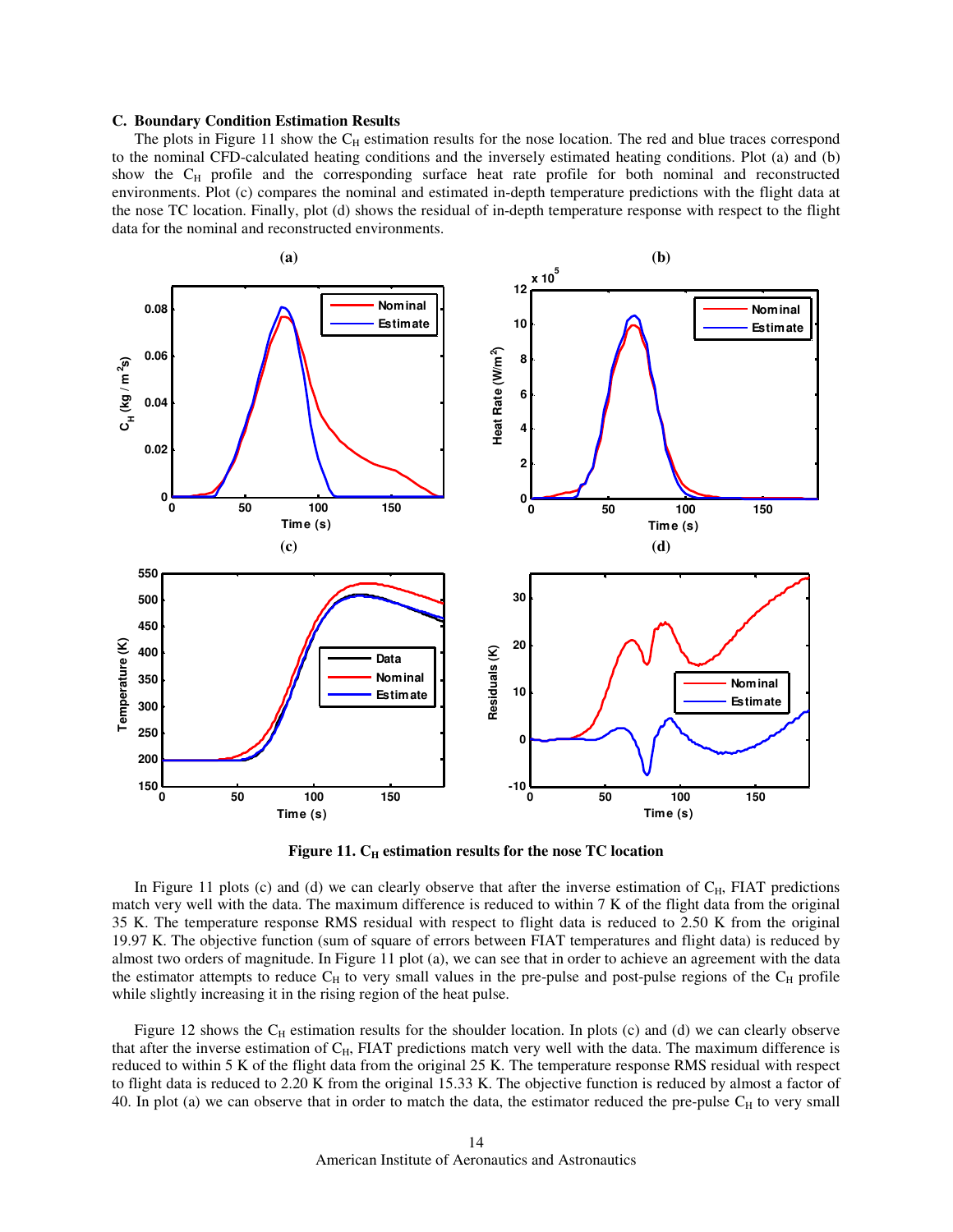values and reduced the rising region of the pulse by about 5%. The decreasing regions of the pulse and the postpulse C<sub>H</sub> region have not been changed significantly from CFD predictions. However, there is higher uncertainty at the shoulder due to uncertainty in the substructure material properties, and the limitations of the 1-D conduction effects in this high-gradient region. It should be noted that the results achieved through inverse estimation for both shoulder and stagnation point ( $\pm$ 5 K,  $\pm$ 7 K) are better than matches between the new SLA-561V model and arc jet data it is based on, particularly in cool-down (see TC3 and TC4 in Reference 16, Figures 23 and 24). Also according to Reference 1, the TC data are accurate within  $\pm 2$  K.



**Figure 12. CH estimation results for the shoulder TC location** 

Inverse estimate and nominal environments from this study are compared to digitized environments from Reference 1 at the nose (TC2) and shoulder (TC5) locations. We observe that the nominal thermal response from new CFD performed over-predicts the temperature, whereas both the inverse estimate and Reference 1 environments result in a good match with the data (Figure 13). Visually, these  $C_H$  profiles appear similar, though there are other differences in these environments besides just  $C_H$ , such as the trajectory and the enthalpy profile. It is thought that some differences in the enthalpy profile are due to limitations in older versions of FIAT that constrained the recovery enthalpy to be positive. However, our conclusion is that the Milos et.  $al<sup>1</sup>$  environments, combined with the new SLA-561V material model match the TC2 data well without any scaling of the heat rate. Furthermore, the inversely estimated environments results in a better match with the data, particularly between 50-75 seconds.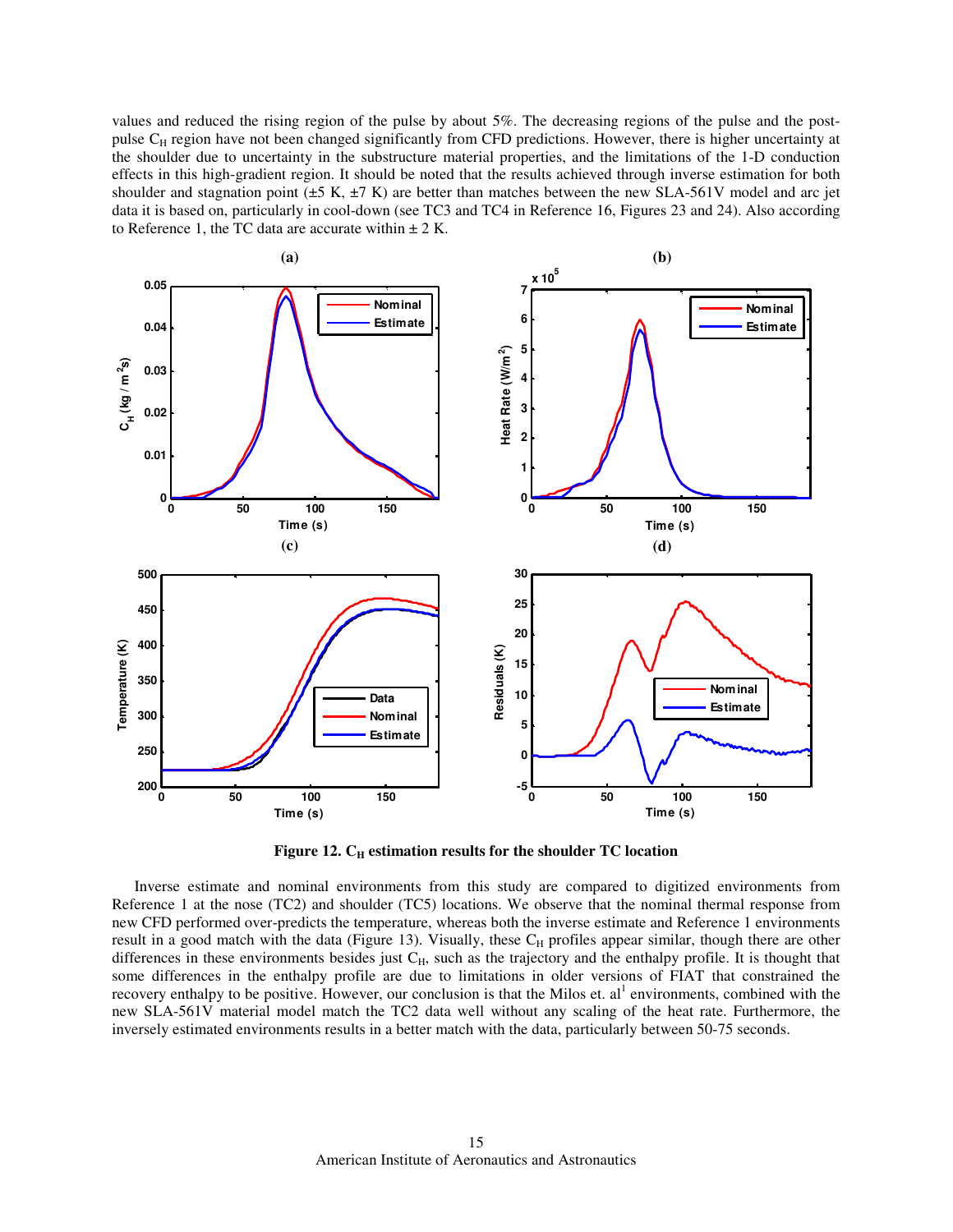

**Figure 13. CH estimation results for the nose location, including predictions from Milos et. al<sup>1</sup>**

At the shoulder location (Figure 14), we find that the inversely estimated environments result in the best match with the data, with a reduction of pre-pulse  $C_H$ , and peak reduction of around 5%.



Figure 14. C<sub>H</sub> estimation results for the shoulder location, including predictions from Milos et. al<sup>1</sup>

# **VI. Summary & Conclusions**

In this paper, the Mars Pathfinder aerothermal environment and heatshield material response are reconstructed using updated modeling tools and approaches. A newly computed reconstructed trajectory is used. This trajectory is expected to be closer to the true trajectory because the reconstruction weights the more certain altimeter data. Updated CFD simulations were performed using DPLR for selected points along the reconstructed trajectory to characterize the vehicle's heating environment. The shoulder environments employed a turbulence model with transition. The heating boundary conditions were used with the thermal response code FIAT to calculate the forebody heatshield in-depth temperature response at the location of nose and shoulder mid-depth thermocouples. An updated thermal response and ablation model for the TPS material, SLA-561V, was used in this study. The direct FIAT predictions match the general trend of the flight data with a maximum difference of 35 K for the nose and 25 K for the shoulder locations.

 In addition to this direct comparison, the analysis was also done in an inverse fashion. Inverse methods, specifically the Gauss-Newton minimization algorithm in conjunction with Tikhonov regularization technique, were employed to reconstruct the time-dependent unblown heat transfer coefficient by minimizing the difference between the FIAT predictions and flight data. The estimator was able to reconstruct the  $C_H$  profile such that the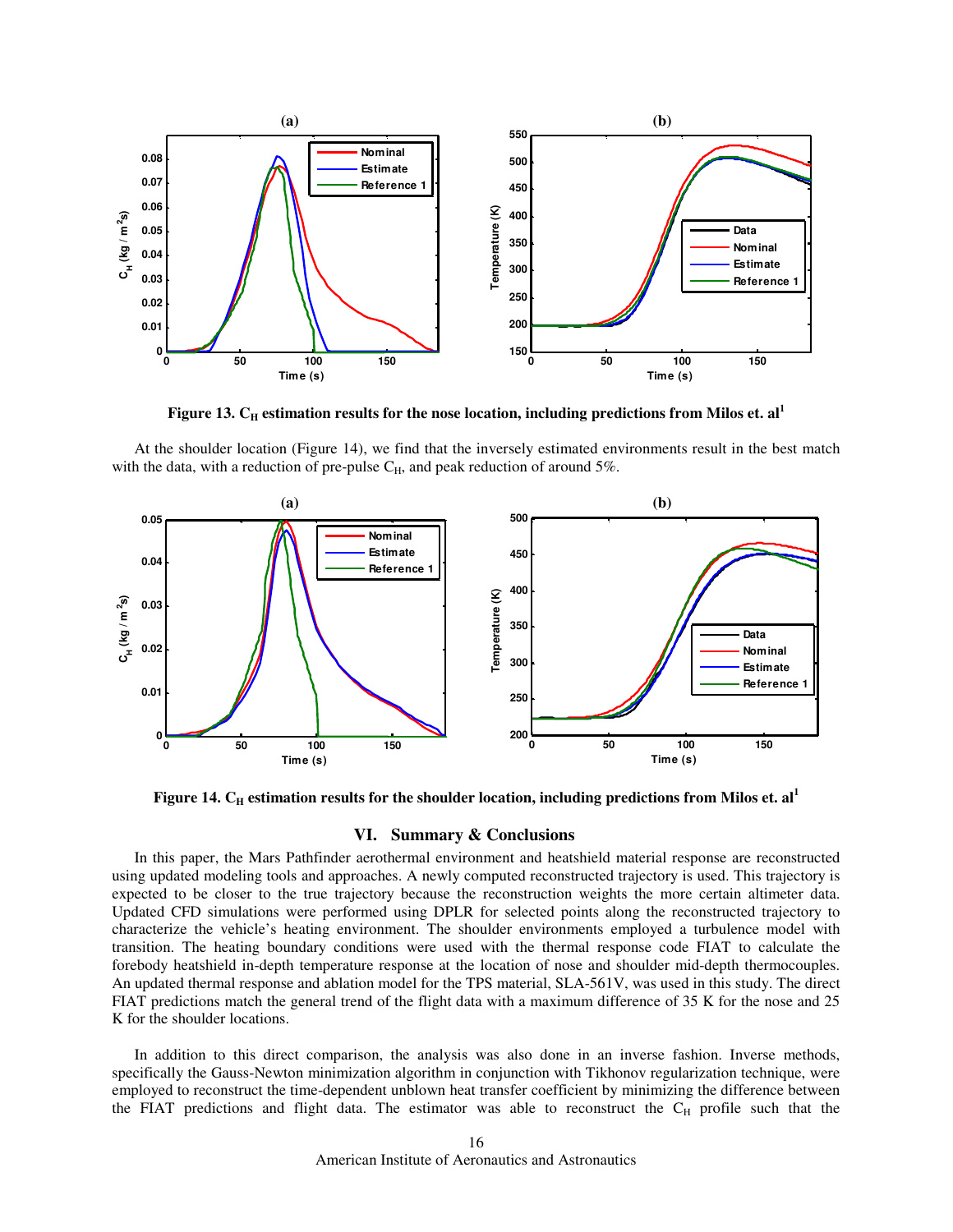corresponding temperature response was a good match with the flight data. The maximum difference was reduced to 7 K for the nose and 5 K for the shoulder. In order to achieve this close match for the nose location, the estimator reduced the pre-pulse and post-pulse  $C_H$  profile to very small values while slightly increasing it in the rising region of the pulse. This demonstrates an advantage of inverse methods where the surface properties can be estimated as a function of time and are not limited by a simple uniform scaling. In order to match the TC data at the shoulder location, the estimator reduced the pre-pulse  $C_H$  to small values while maintaining the post-pulse  $C_H$  and slightly decreasing the peak value. This inverse solution at the shoulder is plausible. However, there is higher uncertainty here due to uncertainty in the substructure materials and the limitations of the 1-D conduction effects in this highgradient region.<sup>1, 14</sup>

The study of bondline TC data was excluded from this paper because it differed greatly from thermal response model predictions. Similar observations have been made for thermocouples close to bondline in ground testing. In order to use such TC data from future flight instrumentation (ex. MISP), we need to understand and be able to model the cause of the pre-heating trend observed in the bondline TCs. In this study, the importance of an accurate knowledge of substructure material properties has been demonstrated. Therefore, it is important that these properties are determined accurately for future analysis of flight instrumentation data.

In general, it seems that the CFD models perform a good job of predicting the heating conditions in the heat pulse region, but not accurately in the off-pulse regions. Furthermore, it seems that the starting and ending values used in spline interpolation for CFD should be revisited, as they can result in an overestimation of the heating conditions in the off-pulse regions. It should be noted that in the previous analysis by Milos et al. this interpolation was not done and the heat transfer coefficient was set to zero in the beginning and end regions of the trajectory. Considering this, we can conclude that the updated SLA ablation and thermal response, combined with the inverse solution techniques, are the main contributors to the improved agreement with the data observed in this analysis.

Iterative coupling between CFD and current material response codes may improve the match between CFD predictions and inverse reconstructed environments. This would largely eliminate the heat rate discrepancies due to conduction and emissivity difference noted previously. Also, blowing of ablation products could also be included in the DPLR simulations (such as Reference 14), though this would substantially increase the complexity and computational cost of the inverse analysis process. Inverse analysis revealed a strong dependence of the reconstructed shoulder environment to substructure properties. For the current analysis, there are uncertainties in the thermal properties of the filled aluminum honeycomb. In addition to the material uncertainties, we expect 1-D conduction modeling may not be sufficient for the shoulder region where there is both high curvature and strong heat rate gradients along the surface. An inverse analysis process coupled with a 2-D material response code could increase confidence in the shoulder results, though with an associated increase in computational cost.

## **Acknowledgments**

This work was funded by the NASA grant NNX12AF94A from the NRA Research Opportunities in Aeronautics 2010. Portions of this work were conducted under NASA contract NNA10DE12C to ERC, Incorporated. The authors would like to thank Soumyo Dutta for providing the reconstructed Pathfinder trajectory. The authors are grateful to Bernard Laub, Deepak Bose, Frank Milos, Y.-K. Chen, Ioana Cozmuta, Michael Wright, and David Hash for their time to discuss some aspects of this work.

## **References**

<sup>1</sup> Milos, F., Chen, Y.-K., Congdon, W., and Thornton, J., "Mars Pathfinder Entry Temperature Data, Aerothermal Heating, and Heatshield Material Response," *Journal of Spacecraft and Rockets*, Vol. 36, No. 3, 1999, pp. 380– 391.

<sup>2</sup> Wright, M., Chun, T., Edquist, K., Hollis, B., Krasa, P., and Campbell, C., "A Review of Aerothermal Modeling for Mars Entry Missions," *48th AIAA Aerospace Sciences Meeting*, AIAA 2010-443, January 2010.

<sup>3</sup> Gazarik, M., Wright, M., Little, A., Cheatwood, F. M., Herath, J., Munk, M., Novak, F., and Martinez, E., "Overview of the MEDLI Project," IEEE 2008-1510, *IEEE Aerospace Conference*, Big Sky, Montana, March 2008.

<sup>4</sup> Wright, M. J., Candler, G. V., and Bose, D., "Data-Parallel Line Relaxation Method of the Navier-Stokes Equations," *AIAA Journal*, Vol. 36, No. 9, 1998, pp., 1603-1609.

<sup>5</sup> Chen, Y.K., and Milos, F.S., "Ablation and Thermal Response Program for Spacecraft Heatshield Analysis", *Journal of Spacecraft and Rockets*, Vol. 36, No. 3, 1999, pp. 475-483.

<sup>6</sup> Laub, B., "The Mysteries of Real Materials," 5<sup>th</sup> Ablation Workshop, Lexington, Kentucky, February 28 – March 1, 2012.